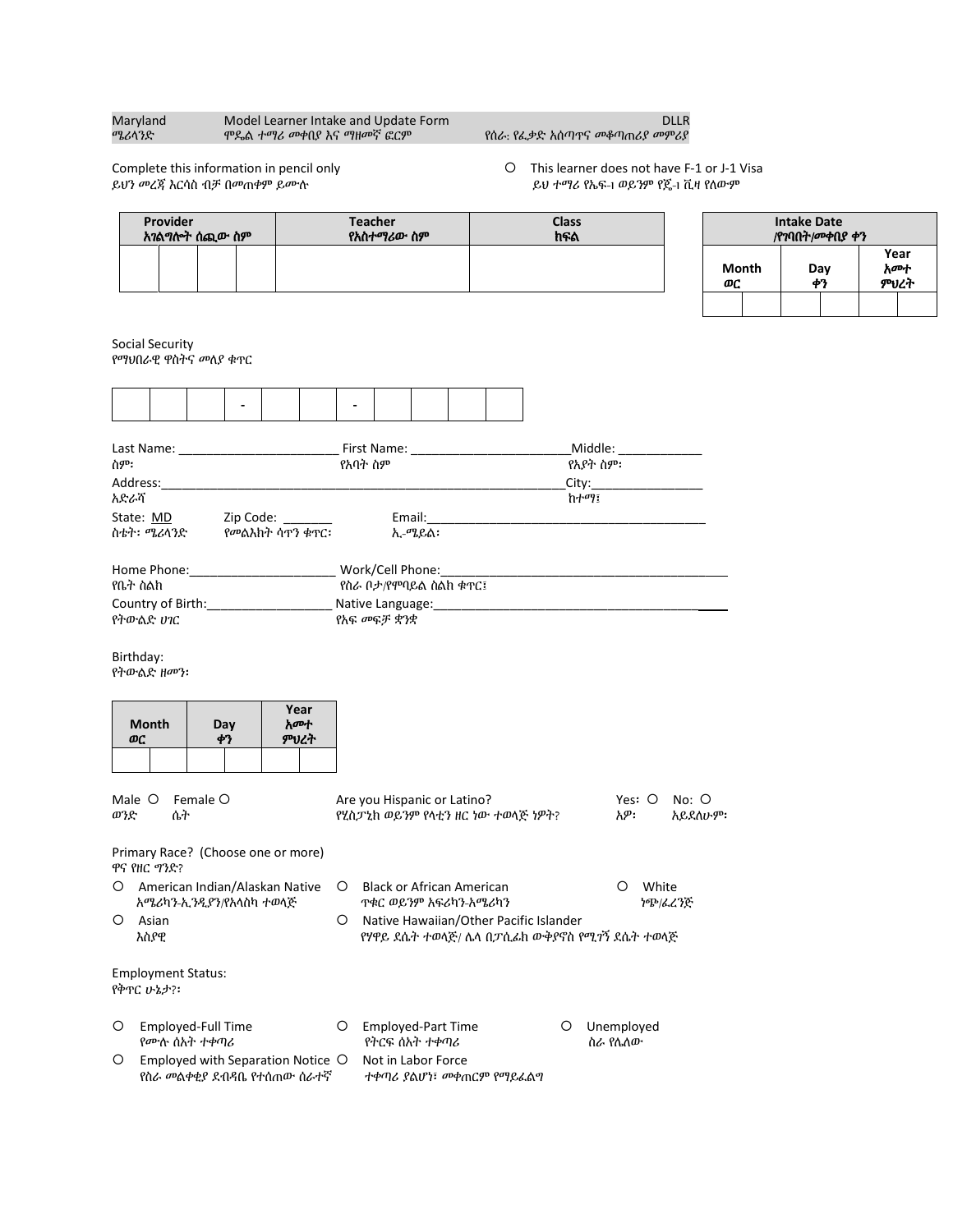|   | Primary Program: (choose only one)<br>የዋና ፕሮግራም ምርጫ (አንድ ብቻ ይምረጡ)                                                        |                                                                                                      |                               |   |                |   |                                                        |
|---|--------------------------------------------------------------------------------------------------------------------------|------------------------------------------------------------------------------------------------------|-------------------------------|---|----------------|---|--------------------------------------------------------|
| O | <b>Adult Basic Education</b><br>የነልማሶች መሰረተ ትምህርት                                                                        | O Corrections<br>የማረሚያ ቤቶች                                                                           |                               |   | ሜሪላንድ አይ-ፓዝዌይስ |   | O Maryland i-Pathways                                  |
| O | <b>Adult Secondary Education</b><br>የነልማሶች ሁለተኛ ደረጃ ትምህርት                                                                | O Family Literacy<br>የቤት ውስጥ ትምህርት                                                                   |                               |   | O MIBEST       |   | ማይቤስት/የሜሪላንድ የተቀናጀ የመሰረታዊ ትምህርትና ከህሎት ስልጠና/            |
| O | English as a Second Language<br>እንግሊዝኛ እንደ ሁለተኛ ቋንቋ                                                                      | O Transition<br>ከአንድ ትምህርት ደረጃ ወደሌላ ሽግግር                                                             |                               |   | O Workplace    |   | ስራ ለመቀጠር የሚያስችል ትምህርት                                  |
| O | <b>EL/Civics</b>                                                                                                         | $O$ NFDP                                                                                             |                               |   |                |   | OOther:_________________                               |
|   | የእንግሊዝኛ ቋንቋ/ስነዜጋ                                                                                                         | ኔድፕ/ብሔራዊ ውጫዊ የዲፕሎማ ፕሮግራም                                                                             |                               |   |                |   | ሌላ፡ <u>__________</u> __                               |
|   | Secondary Program: (choose only one if applicable)<br>የሁለተኛ ፕሮግራም ምርጫ ፤ (ቢቻል አንድ ፕሮግራም ብቻ ይምረጡ)                          |                                                                                                      |                               |   |                |   |                                                        |
| O | <b>Distance Learning</b>                                                                                                 | O Homeless Literacy                                                                                  | O                             |   |                |   | IELCE (Integrated English Literacy & Civics Education) |
|   | የርቀት ትምህርት                                                                                                               | መጠለያ ለሌላቸው የሚሰጥ ትምህርት                                                                                |                               |   |                |   | የተቀናጀ የእንግሊዝኛ ቋንቋ እና የስነዜጋ ትምህርት                       |
|   | Education:<br>የትምህርት ደረጃ                                                                                                 |                                                                                                      |                               |   |                |   |                                                        |
|   | What is the highest grade you completed?<br>ያጠናቀቁት የመጨረሻ/ከፍተኛ የትምህርት ደረጃ ምንድነው?                                          |                                                                                                      |                               |   |                |   |                                                        |
|   | Were you in special education?<br>የመማር ችግር ላለባቸው በሚሰዋ ልዩ የትምህርት ፕሮግራም ውስዋ ተሳትፈው<br>ያውቃሉ ወይ?                              |                                                                                                      | Yes:<br>አዎ                    | O | No:<br>አይ      | O |                                                        |
|   | Did you go to school in the USA?<br>ዩናይትድ ስቴትስ ውስዋ ትምህርት ቤት ንብተው ተምረዋል ወይ?                                               |                                                                                                      | Yes:<br>አዎ                    | O | No:<br>አይ      | O |                                                        |
|   | Did you receive a HS diploma or alternate credential?<br>የሁለተኛ ደረጃ ትምህርት ዲፕሎማ ወይም ተመጣጣኝ የትምህርት ደረጃ<br><i>አግኝተዋ</i> ል ወይ? |                                                                                                      | Yes:<br>አዎ                    | O | No:<br>አይ      | O |                                                        |
|   | Did you receive a GED®?<br>የሁለተኛ ደረጃ ትምህርት ማጠናቀቂያ ሰርቲፊኬት ወስደዋል ወይ?                                                       |                                                                                                      | Yes:<br>አዎ                    | O | No:<br>አይ      | O |                                                        |
|   | Did you attend college, but not receive a degree?<br>ኮለጅ <i>ገ</i> ብተው ተምረው <i>ከ</i> ር <i>ግን ዲግሪ</i> ሳይቀበሉ ቀርተዋል?         |                                                                                                      | Yes:<br>አዎ                    | O | No:<br>አይ      | O |                                                        |
|   | Did you complete college or a professional degree?<br>ኮለጅ ጨርሰዋል ወይም ሙያዊ ዲግሪ አግኝተዋል ወይ?                                   |                                                                                                      | Yes:<br>አዎ                    | O | No<br>አይ:      | O |                                                        |
|   | Are you in the Corrections System?                                                                                       |                                                                                                      |                               |   |                |   |                                                        |
| O | አሁን የሚኖሩት በማረሚያ ቤቶች መዋቅር ውስዋ ነው ወይ?<br>$\circ$<br>No                                                                     | Yes-Community                                                                                        |                               | O | Yes-County     |   |                                                        |
| Ő | አይደለም<br>$\circ$<br>Yes-Federal                                                                                          | አዎ-በማህበረሰብ የማረሚያ ተቋማት<br>Yes-State DOC #:                                                            |                               |   |                |   | አዎ-በካውንቲ ማረሚያ ተቋማት                                     |
|   | አዎ- በፌዴራል ማረሚያ ተቋማት                                                                                                      | አዎ- በስቴት ማረሚያ ተቋም፣ የመዝንብ ቁ.-----------                                                               |                               |   |                |   |                                                        |
|   | Barriers to employment?<br>ስራ እንዳይቀጠሩ የሚያደርጉ መሰናከሎች አሉ ወይ?                                                               | Yes: $\bigcirc$<br>No: O<br>አዎ፤<br>የሉም፣                                                              | (choose one or more if "yes") |   |                |   | (እዎ ካሉ ከታች ካሉት ውስዋ እንድ ወይንም ከዛ በላይ መሥናከሎችን ይምረጡ)       |
| O | <b>Cultural Barriers</b><br>ከባህል <i>ጋ</i> ር የተያያዙ መሰናክሎች                                                                 | Ex-Offender<br>O<br>ከዚህ በፊት በወንጀል የተከሰስ/የታሰረ                                                         |                               |   | O              |   | Low Literacy Levels<br>ዝቅተኛ የትምህርት ደረጃ                 |
| O | <b>Disabled</b><br><u>አካል ንዳተኝነት</u>                                                                                     | Exhausting TANF within 2 yrs<br>Ő<br>ለችግረኛ ብተሰቦች በሚሰጠው የጊዝያዊ እርዳታ ፕሮግራም (TANF) የ2 አመት ኮታውን ተጠቅሞ የጨረሰ |                               |   | O              |   | Migrant Farmworker<br>በስደት የሚኖር የእርሻ መስክ ስራተኛ          |
| O | <b>Displaced Homemaker</b><br>ተፈናቃይ ነጆ ወጪ                                                                                | O<br><b>Foster Care Youth</b><br>በማደን ተቋም የሚኖር ወጣት                                                   |                               |   | O              |   | Seasonal Farmworker<br>ወቅታዊ የእርሻ/መስክ ሰራተኛ              |
| O | Economic Disadvantage<br>ኢኮኖሚያዊ አቅም ማነስ                                                                                  | Homeless<br>O<br>መጠለያ አልባ መሆን                                                                        |                               |   | O              |   | Single Parent or Guardian<br>ነጠሳ ወሳጅ/ ያሰረዳት ልጅ የሚያሳድግ/ |
| O | English Language Learner<br>የእንግሊዝኛ ቋንቋ ችሎታ ውሱንነት                                                                        | Long Term Unemployed<br>Ő<br>ለብዙ ጊዜ ስራ ሳይዙ መቆየት                                                      |                               |   |                |   |                                                        |